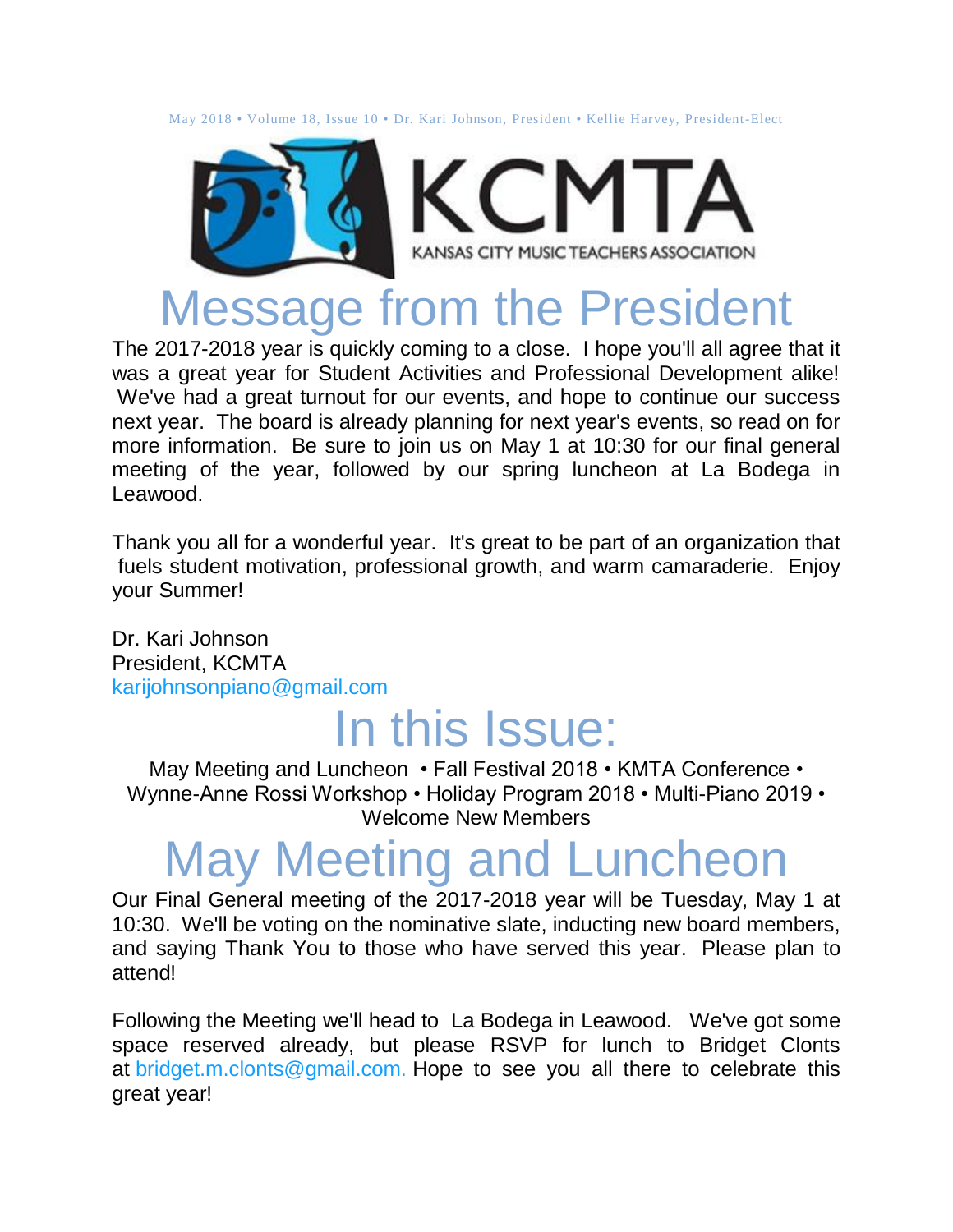### Nominative Slate:

### **Officers:**

President • Dr. Kari Johnson President Elect • Kellie Harvey Corresponding Secretary • Lisa McCluer Recording Secretary and Registrar • Trevor Thornton-- *new* Treasurer • Linda Featherston, NCTM VP Achievement Auditions • Dr. Linda Chen VP Concerto Competition and Recitals • Emily Yeh, NCTM VP Fall Festival • Lisa Wilson VP Master Lessons • Melody Stroth, NCTM VP Membership • Joyce Berg, NCTM VP Multi-Piano Concert • Deana Haines VP Music Progressions • Dr. Aurelien Boccard VP Workshops • Dr. Janet Fetterman, NCTM VP Yearbook • Kellie Harvey Parliamentarian • Kellie Harvey Immediate Past President • Dr. Janet Fetterman Auditor • Steven Berg **Committee Chairs:** Website • Roxie Hammill, NCTM Holiday Program • Myra Lemons and Melissa Falkner Newsletter • Christina Liu-- *new* Social Media • Trevor Thornton-- *new* Teacher Service Award • Lisa Cattanach, NCTM Social/Hospitality/Courtesy • Bridget Clonts Certification • Lisa Cattanach Development/Public Relations • Joyce Berg-- *new*

# Fall Festival 2018

Save the Dates for Fall Festival 2018! October 13-14, 2018, at MidAmerica Nazarene University. The KCMTA FALL FESTIVAL 2018 will be celebrating the Classical Era.

## KMTA Conference 2018

The KMTA Conference has been announced-- mark your calendars! October 19-20, 2018 Emporia State University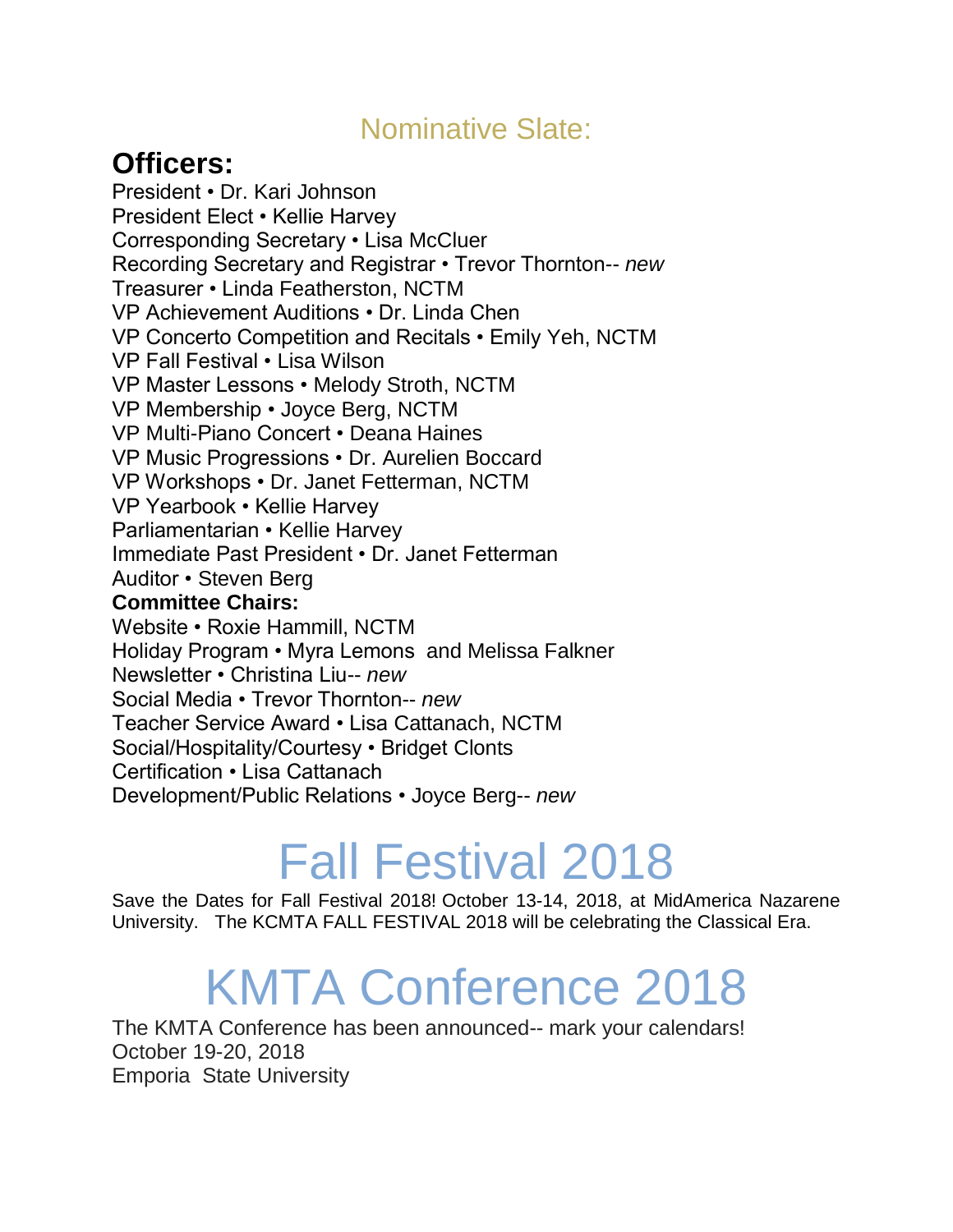Our featured clinician will be Dennis Alexander. All KCMTA members are welcome!

## Wynne-Anne Rossi Workshop



Kansas City Music Teachers Association and Federated Music Teachers of Kansas City proudly present composer and teacher

### **Wynn-Anne Rossi**

Mark your calendars for an exciting day of inspiration and creativity presented by this innovative teacher and composer.

> Workshop: Friday November 2 Recitals: Saturday November 3

> Watch for more details to come!

## Holiday Program 2018

#### **Holiday Program:**

**Location:** Union Station **Dates:** December 7, 8, 9 (Friday-Sunday) **Times:** Friday 4-6; Saturday 9:30-5:00; Sunday 10-5:00 **Enrollment:** Open September 1st, Closes October 15th. **Note:** Enrollment Form can be found in the Teachers Directory.... Please use it when enrolling!!!!! You may enroll on line, or by snail mail, either way, please somehow use the

enrollment form when doing so. So appreciate those of you who already do.